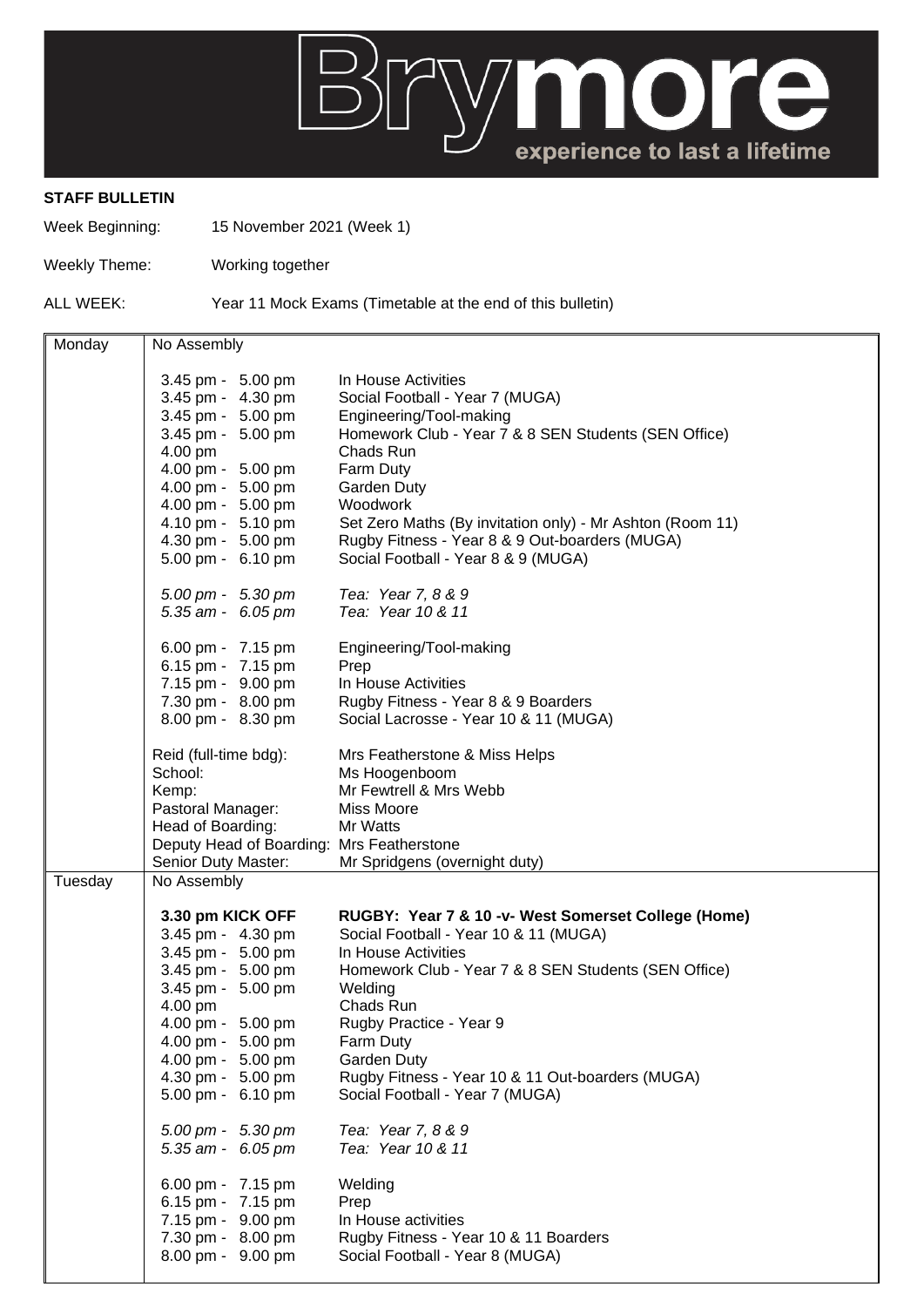|           | Reid (full-time bdg):                                          | <b>SLT Member &amp; Miss Helps</b>                        |
|-----------|----------------------------------------------------------------|-----------------------------------------------------------|
|           | School:                                                        | Ms Hoogenboom                                             |
|           | Kemp:                                                          | Mr Fewtrell & Mrs Webb                                    |
|           | Pastoral Manager:                                              | Miss Moore                                                |
|           | Head of Boarding:                                              | Mr Watts (Day)                                            |
|           | Deputy Head of Boarding: Mrs Featherstone (pm)                 |                                                           |
|           | Senior Duty Master:                                            | Mr Spridgens                                              |
| Wednesday | No Assembly                                                    |                                                           |
|           | 3.30 pm Kick Off                                               | RUGBY: Year 11 -v- Chilton Trinity (Away)                 |
|           | 3.45 pm - 4.30 pm                                              | Social Football - Year 8 & 9 (MUGA)                       |
|           | 3.45 pm - 5.00 pm                                              | In House Activities                                       |
|           | 3.45 pm - 5.00 pm                                              | Homework Club - Year 9 & 10 SEN Students (SEN Office)     |
|           | 4.00 pm                                                        | Chads Run                                                 |
|           | 4.00 pm - 5.00 pm                                              | Farm Duty                                                 |
|           | 4.00 pm - 5.00 pm                                              | <b>Garden Duty</b>                                        |
|           | 4.00 pm - 5.00 pm                                              | Rugby Practice - Year 7 & 8                               |
|           | 4.00 pm - 5.30 pm<br>4.30 pm - 5.00 pm                         | Blacksmithing<br>Social Football - Year 7 (MUGA)          |
|           | 5.00 pm - 5.30 pm                                              | Social Football - Year 10 & 11 (MUGA)                     |
|           |                                                                |                                                           |
|           | 5.00 pm - 5.30 pm                                              | Tea: Year 7, 8 & 9                                        |
|           | 5.35 am - 6.05 pm                                              | Tea: Year 10 & 11                                         |
|           |                                                                |                                                           |
|           | 6.00 pm - 7.30 pm                                              | Blacksmithing                                             |
|           | 6.15 pm - 7.15 pm                                              | Prep                                                      |
|           | 7.15 pm - 9.00 pm                                              | In House activities                                       |
|           | 7.30 pm - 9.00 pm                                              | Blacksmithing                                             |
|           | Reid (full-time bdg):                                          | <b>SLT Member &amp; Miss Helps</b>                        |
|           | School:                                                        | Ms Hoogenboom                                             |
|           | Kemp:                                                          | Mr Fewtrell & Mrs Webb                                    |
|           | Pastoral Manager:                                              | <b>Miss Moore</b>                                         |
|           | Head of Boarding:                                              | Mr Watts                                                  |
|           | Deputy Head of Boarding: Mrs Featherstone                      |                                                           |
|           | Senior Duty Master:                                            | Mr Spridgens                                              |
| Thursday  | No Assembly                                                    |                                                           |
|           | 3.30 pm Kick Off                                               | RUGBY: Year 8 -v- Robert Blake (Away)                     |
|           | 3.45 pm - 5.00 pm                                              | In House Activities                                       |
|           | 3.45 pm - 5.00 pm                                              | Homework Club - Year 9 & 10 SEN Students (SEN Office)     |
|           | 4.00 pm                                                        | Chads Run                                                 |
|           | 4.00 pm - 5.00 pm                                              | Farm Duty                                                 |
|           | 4.00 pm - 5.00 pm                                              | Garden Duty                                               |
|           | 4.00 pm - 5.00 pm                                              | Hockey- All years (MUGA)                                  |
|           | 4.00 pm - 5.00 pm                                              | Rugby Practice - Year 10 & 11                             |
|           | 4.00 pm - 5.00 pm<br>4.00 pm - 5.30 pm                         | Taekwondo                                                 |
|           | 5.00 pm - 6.10 pm                                              | Blacksmithing<br>Social Football - Year 7 & 8 (MUGA)      |
|           |                                                                |                                                           |
|           | 5.00 pm - 5.30 pm                                              | Tea: Year 7, 8 & 9                                        |
|           | 5.35 am - 6.05 pm                                              | Tea: Year 10 & 11                                         |
|           |                                                                |                                                           |
|           | 6.00 pm - 7.30 pm                                              | Blacksmithing                                             |
|           | 6.10 pm - 7.15pm                                               | Walk & Talk Maths - ALL YEAR 11 EXPECTED TO ATTEND (Hall) |
|           | 6.15 pm - 7.15 pm                                              | (Mr Ashton & Mrs Truman)<br>Prep                          |
|           | 7.00 pm - 9.00 pm                                              | Circuits (By invitation)                                  |
|           | 7.15 pm - 9.00 pm                                              | In House activities                                       |
|           | 7.30 pm - 9.00 pm                                              | Social Football - Year 9, 10 & 11 (MUGA)                  |
|           |                                                                |                                                           |
|           | Reid (full-time bdg):                                          | <b>SLT Member &amp; Miss Helps</b>                        |
|           | School:                                                        | Ms Hoogenboom                                             |
|           | Kemp:                                                          | Mr Fewtrell & Mrs Webb                                    |
|           | Pastoral Manager:                                              | Miss Moore                                                |
|           | Duty Master:                                                   | Mr Ashton<br>Mr Watts                                     |
|           | Head of Boarding:<br>Deputy Head of Boarding: Mrs Featherstone |                                                           |
|           | Senior Duty Master:                                            | Mr Spridgens                                              |
|           |                                                                |                                                           |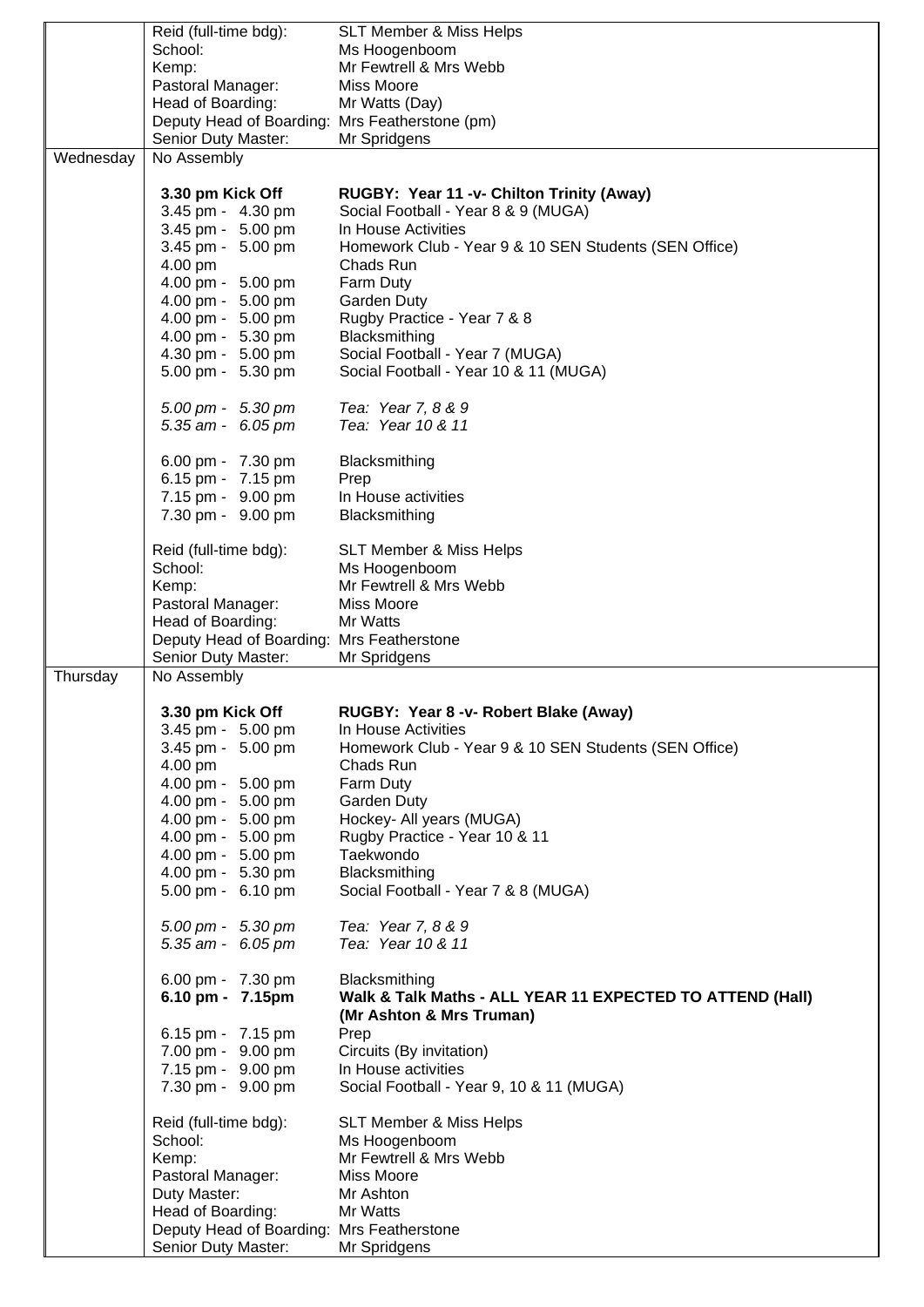| Friday   | No Assembly                                                                                                                                                                                        |                                                                                                                                                                                                                                                             |  |  |  |
|----------|----------------------------------------------------------------------------------------------------------------------------------------------------------------------------------------------------|-------------------------------------------------------------------------------------------------------------------------------------------------------------------------------------------------------------------------------------------------------------|--|--|--|
|          | 3.00 pm<br>3.45 pm - 5.00 pm<br>4.00 pm - 5.00 pm<br>4.00 pm - 5.00 pm<br>4.00 pm - 5.00 pm<br>4.05 pm<br>7.00 pm                                                                                  | <b>Group Reading Tutorial</b><br>In House Activities<br>Leadership Team Prep<br>Farm Duty<br><b>Garden Duty</b><br>Chads Run<br>Quiz Night, Reid House - Ms Greenhill                                                                                       |  |  |  |
|          | Reid (full-time bdg):<br>School:<br>Kemp:<br>Pastoral Manager:<br>Head of Boarding:<br>Senior Duty Master:                                                                                         | <b>SLT Member &amp; Miss Helps</b><br>(am) Ms Hoogenboom<br>(am) Mr Fewtrell<br>(pm) Mrs Webb<br><b>Miss Moore</b><br>Mr Watts<br>Mr Spridgens                                                                                                              |  |  |  |
| Saturday | <b>PM</b><br>3.00 pm<br>Reid (full-time bdg):<br><b>Weekend Support:</b><br>Deputy Head of Boarding: Mrs Featherstone<br>Senior Duty Master:<br>Matron:                                            | Rugby: Year 9, 10 & 11 -v- King's College Taunton (Away)<br>Chads Hill run<br><b>Mrs Featherstone</b><br>Ms Hoogenboom<br>Mr Spridgens (overnight duty)<br><b>TBC</b>                                                                                       |  |  |  |
| Sunday   | 12.45 pm - 5.00 pm<br>3.00 pm<br>Reid (full-time bdg):<br>School:<br>Kemp:<br>Weekend Support:<br>Sunday Duty:<br>House Tutor:<br>Deputy Head of Boarding: Mrs Featherstone<br>Senior Duty Master: | Campus Pool Skatepark, Bishopsworth - £14 - Miss Helps)<br>Chads Hill run<br><b>Mrs Featherstone</b><br>(From 6.00 pm) Ms Hoogenboom<br>(From 6.00 pm) Mr Fewtrell<br>Ms Hoogenboom<br><b>Miss Helps</b><br>Mrs Rushbrooke<br>Mr Spridgens (overnight duty) |  |  |  |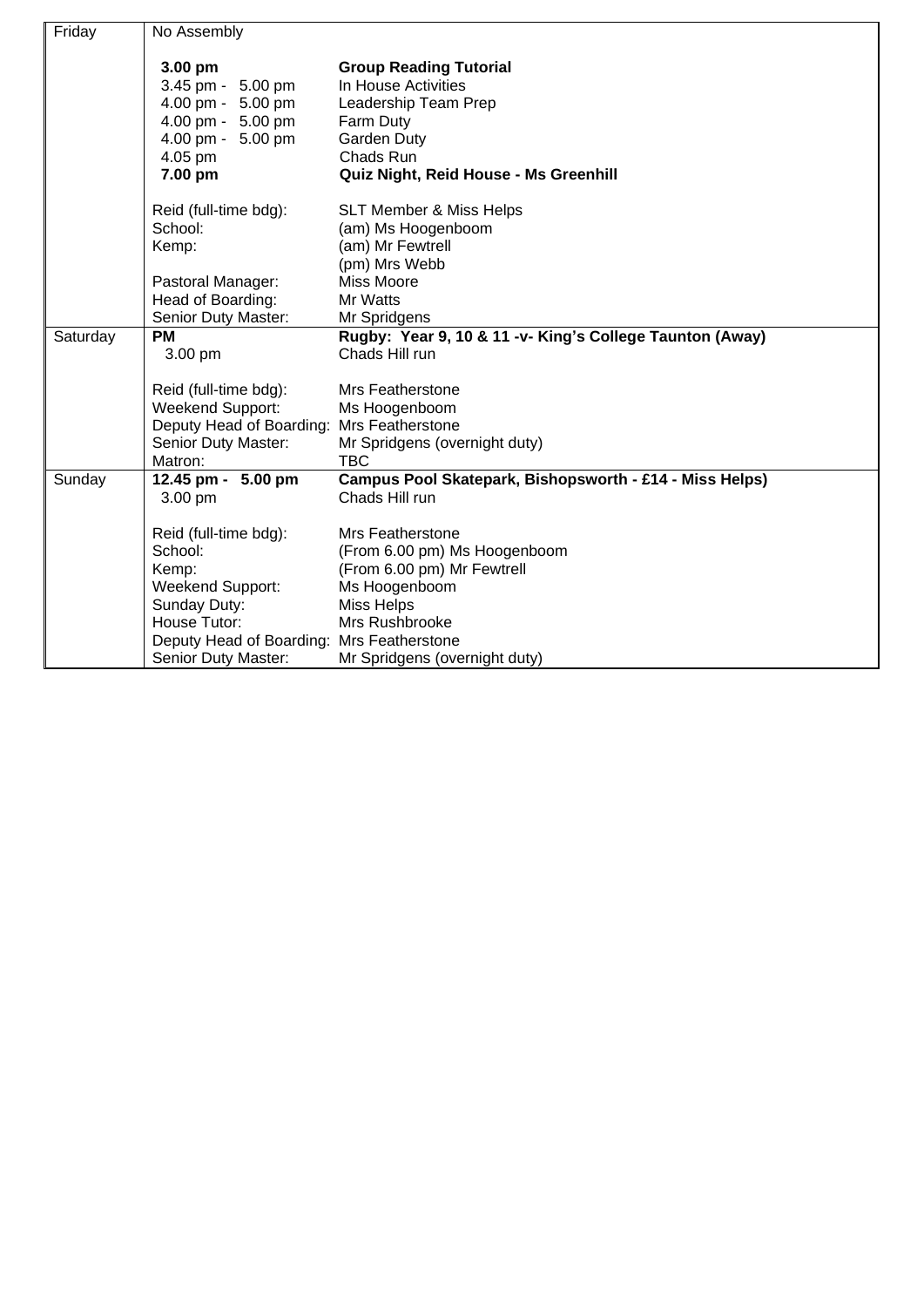| November Mocks<br>First week                       |                                                                                                                                   |                                                                                                                                         |                                                                   |                                                                                                                               |                                                                               |
|----------------------------------------------------|-----------------------------------------------------------------------------------------------------------------------------------|-----------------------------------------------------------------------------------------------------------------------------------------|-------------------------------------------------------------------|-------------------------------------------------------------------------------------------------------------------------------|-------------------------------------------------------------------------------|
| Week                                               | Mon                                                                                                                               | <b>Tues</b>                                                                                                                             | Weds                                                              | <b>Thurs</b>                                                                                                                  | Fri                                                                           |
| $\mathbf{1}$                                       | 15 <sup>th</sup>                                                                                                                  | 16 <sup>th</sup>                                                                                                                        | 17 <sup>th</sup>                                                  | 18 <sup>th</sup>                                                                                                              | 19 <sup>th</sup>                                                              |
|                                                    | 9.15am<br>start                                                                                                                   | 9am<br>start                                                                                                                            | 9.15am<br>start                                                   | 9am<br>start                                                                                                                  | 9.15am<br>start                                                               |
| Period<br>$\mathbf{1}$<br>Period<br>$\overline{c}$ | English<br>Lit p1<br>1 hour 45mins<br>+26mins<br>2hours 11mins                                                                    | <b>Business</b><br>studies<br><b>P1</b><br>1 hour 30mins<br>+23mins<br>1 hour 53mins<br><b>PE</b><br>1 hour<br>+15mins<br>1 hour 15mins | DT<br>2 hours<br>+30mins<br>2 hours 30mins                        | English<br>Lang p1<br>1 hour 45mins<br>+26mins<br>2hours 11mins<br>(*Boys entitled to<br>a reader= +39mins)<br>2 hours 24mins | Maths<br>P <sub>2</sub><br>1 hour 30mins<br>+23mins<br>1 hour 53mins          |
| <b>Break</b>                                       |                                                                                                                                   |                                                                                                                                         |                                                                   |                                                                                                                               | 11.20am<br>start                                                              |
| Period<br>3<br>Period<br>$\overline{4}$            |                                                                                                                                   |                                                                                                                                         |                                                                   |                                                                                                                               | Computer<br><b>Science</b><br>p1<br>1 hour 30mins<br>+23mins<br>1 hour 53mins |
| Lunch                                              | Start<br>1.50pm                                                                                                                   | 2pm<br>start                                                                                                                            | 2pm<br>start                                                      |                                                                                                                               |                                                                               |
| Period<br>5<br>Period<br>6                         | History<br>p1<br>1 hour 15mins<br>+19mins<br>1 hour 34mins<br>Geography<br><b>P1</b><br>1 hour 30mins<br>+23mins<br>1 hour 53mins | <b>Science</b><br>1 hour 10 mins<br>Biology p1<br>$+18$ mins<br>1 hour 28mins                                                           | <b>History</b><br>p3<br>1 hour 20mins<br>+20mins<br>1 hour 40mins |                                                                                                                               |                                                                               |